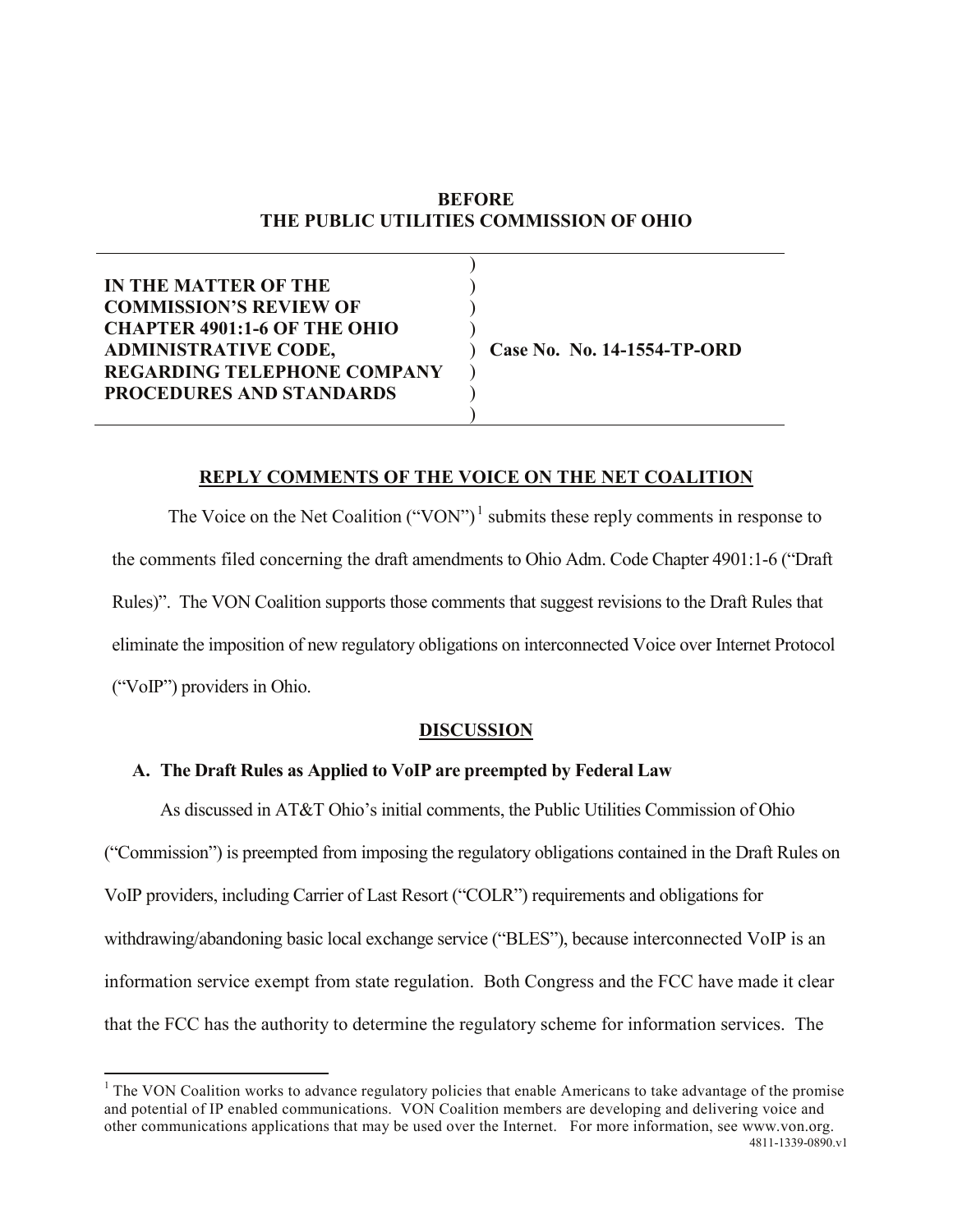Telecommunications Act of 1996 ("1996 Act") creates a distinction between "telecommunications services" and "information services." The first consists of pure transmission services offered to end users without change in form or content, and subject to common-carrier regulations. $2$  The second, in contrast, offers the ability, for example, to store, retrieve, utilize, and/or manipulate "information."<sup>[3](#page-1-1)</sup> VoIP takes full advantage of the flexibility and efficiency of IP-based transmission by enabling the user to manipulate, generate, store, transform, and make information services available to others.<sup>[4](#page-1-2)</sup>

In addition, the FCC has held that a service will be treated as a single, integrated information service, rather than as an information service with a separate telecommunications service component, when the telecommunications features are not "separated from the dataprocessing capabilities of the service" but are instead "part and parcel of the [the overall information] service and... integral to its other capabilities."<sup>[5](#page-1-3)</sup> Interconnected VoIP services are integrated, IP-enabled services providing multiple capabilities that combine information provision and processing, computer interactivity along with voice-calling capabilities, which renders such services as single "integrated offerings." VoIP users can "utilize multiple service features that access different websites or IP addresses during the same communication session and perform different types of communications simultaneously."<sup>[6](#page-1-4)</sup> These features and functions are inseparable

<span id="page-1-0"></span> $^{2}$  47 U.S.C. § 153(43) (2006).<br> $^{3}$  *Id.* § 153(20).

<span id="page-1-1"></span>

<span id="page-1-2"></span><sup>&</sup>lt;sup>4</sup> The 1996 Act defines an "information service" as "the offering of a capability for generating, acquiring, storing, transforming, processing, retrieving, utilizing, or making available information via telecommunication  $\frac{5}{1}$  Id.  $\P$  36, 38.<br> $\frac{6}{1}$  Memorandum Opinion and Order, *Vonage Holdings Corp. Petition for Declaratory Ruling Concerning an Order of* 

<span id="page-1-4"></span><span id="page-1-3"></span>*the Minnesota Public Utilities Commission*, 19 FCC Rcd 22404, ¶ 25 (2004), *petitions for review denied, Minnesota Pub. Utils. Comm'n v. FCC*, 483 F.3d 570 (8th Cir. 2007) ("*FCC Vonage Preemption Order").*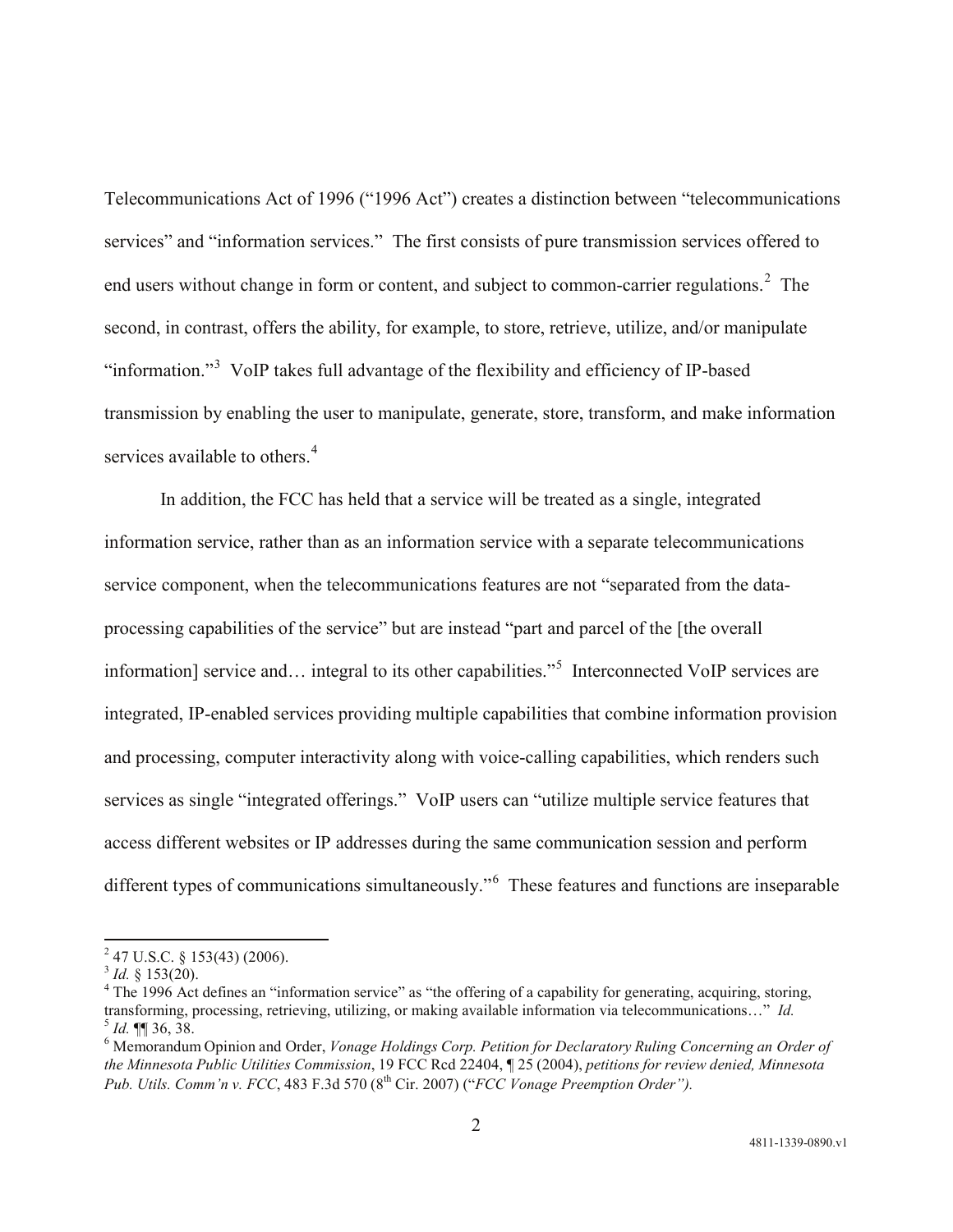from the voice application that may appear to be most similar to a telephone service. Thus, interconnected VoIP falls squarely within the definition of an "information service" and is subject to exclusive federal jurisdiction unless otherwise specifically provided by Congress or the FCC.

Under federal law, "information services" are exempt from telecommunications regulation, which includes state regulation. While the FCC has asserted limited jurisdiction over interconnected VoIP services, it has not treated interconnected VoIP as a traditional telecommunications service. The FCC has imposed a number of specific obligations, including, requirements to provide Enhanced 911 services, make the service accessible by law enforcement, contribute to the Federal Universal Service Fund ("USF") and Telecommunications Relay Service Fund, protect customer proprietary network information, and provide customers notice before discontinuing service.<sup>[7](#page-2-0)</sup> In none of these actions, however, has the FCC has classified VoIP as telecommunications or granted the states authority to impose any other specific obligations on interconnected VoIP providers, other than state USF contributions where such contributions are not inconsistent with federal USF obligations and the payment of state and local fees to support the 911 network<sup>[8](#page-2-1)</sup>

The FCC has also decided that certain VoIP services that do not touch the public switched telephone network are exempt from state public utility regulation. $\degree$  Further, multiple federal courts

<span id="page-2-0"></span><sup>7</sup> First Report and Order and Notice of Proposed Rulemaking, WC Docket No. 04-36, FCC 05-116, (rel. Jun. 3, 2005) (*"VoIP 911 Order")*; Report and Order and Notice of Proposed Rulemaking, WC Docket No. 06-122, FCC 06-94 (rel. Jun. 27, 2006) (imposing USF requirements); Report and Order and Further Notice of Proposed Rulemaking, WC Docket No. 04-36, FCC 07-22 (rel. Apr. 2, 2007) (imposing CPNI requirements); Report and Order, WC Docket No. 04-36, FCC 09-40 (May 13, 2009) (imposing discontinuance requirements).<br><sup>8</sup> *See VoIP 911 Order* ¶ 52.<br><sup>9</sup> *See Petition for Declaratory Ruling that Pulver.Com's Free World Dialup is Neither* 

<span id="page-2-2"></span><span id="page-2-1"></span>

*Telecommunications nor a Telecommunications Service,* Memorandum Opinion and Order, 19 FCC Rcd 3307 (2004);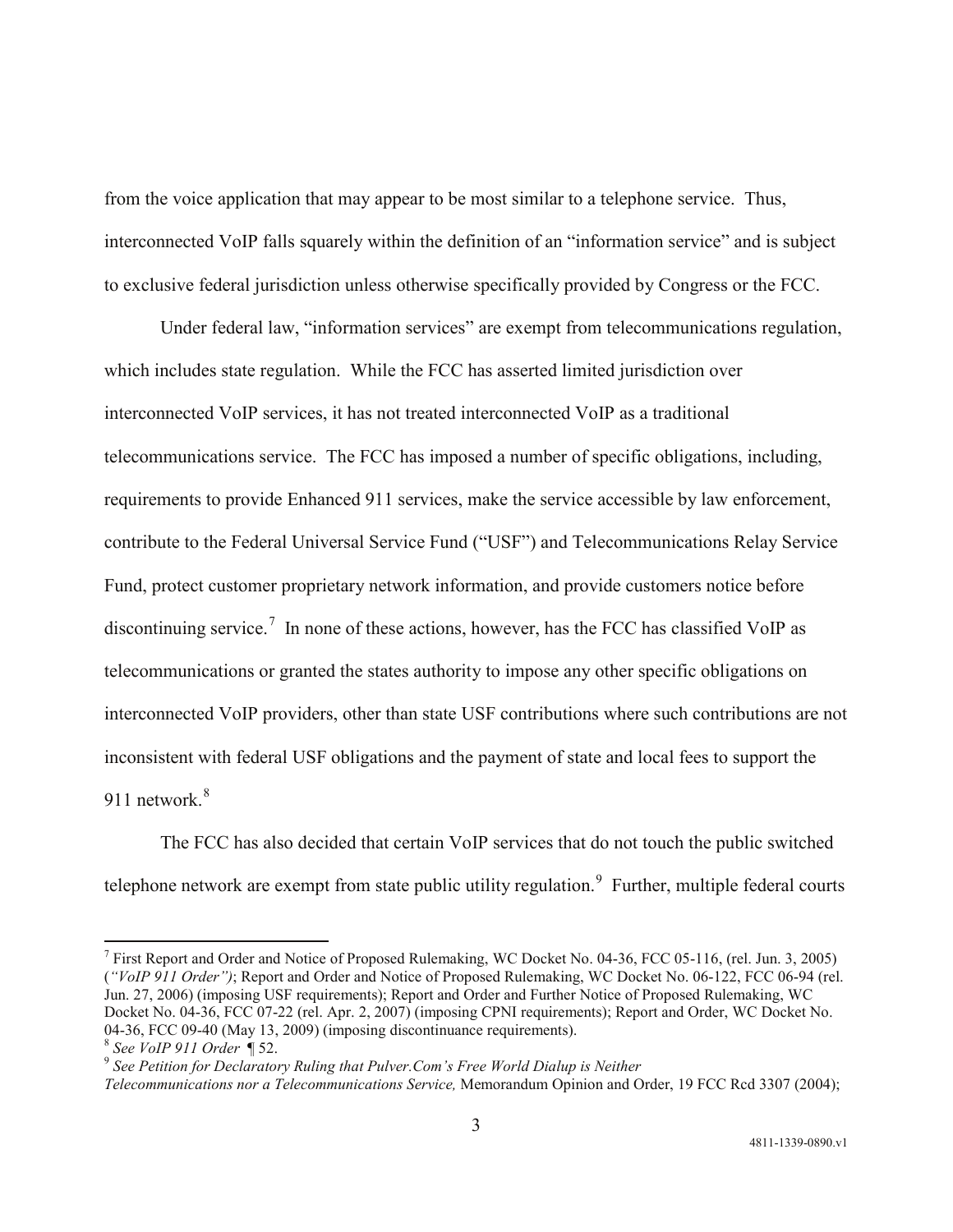have enjoined state commissions from regulating interconnected VoIP services on the grounds that they were information services, exempt from state utility regulation.<sup>10</sup> The Minnesota federal district court has even held that "[state] regulations that have the *effect* of regulating information services are in conflict with federal law and must be pre-empted."<sup>11</sup> Additionally, a federal district court in Missouri held that existing laws mandate that states classify VoIP services that perform IP to TDM conversions as an information service. The Missouri District Court recognized that IP-PSTN traffic is an information service because it offers the "capability for generating, acquiring, storing, transforming, processing, retrieving, utilizing, or making available information via telecommunications."[12](#page-3-2) The court further noted that IP-PSTN traffic "alters the form and content of the information sent and received because it involves a net protocol conversion from the digitized packets of the IP-protocol to the TDM technology used on the PSTN."<sup>[13](#page-3-3)</sup> While the court recognized that the Commission may be willing to revisit the classification and regulatory status of interconnected VoIP at some point, "existing rules and orders establish how VoIP and other IP services should be treated in the interim."<sup>[14](#page-3-4)</sup>

Interconnected VoIP is subject to the FCC's exclusive jurisdiction under the *FCC Vonage Preemption Order*. In the *FCC Vonage Preemption Order*, the FCC held that Vonage's "Digital

<span id="page-3-0"></span>*See also FCC Vonage Preemption Order*. <sup>10</sup> *See e.g., Vonage Holdings Corp. v. Minn. Pub. Utils. Comm'n,* 290 F. Supp. 2d 993, 1002 (D. Minn. 2003) (summarizing federal policy of preempting state attempts to regulate information services); *Southwestern Bell Telephone L.P. v. Missouri Public Service Board,* 461 F. Supp. 2d 1055, 1082-1083 (E.D. Mo. 2006) (classifying services as information services when it transforms or processes "information," even if the content is the same).<br><sup>11</sup> See Vonage Holdings Corp. v. Minn. Pub. Utils. Comm'n, 290 F. Supp. 2d 993, 1002 (D. Minn. 2003).

 $\overline{a}$ 

<span id="page-3-2"></span><span id="page-3-1"></span><sup>&</sup>lt;sup>12</sup> See Southwestern Bell Telephone L.P. v. Missouri Public Service Board, 461 F. Supp. 2d 1055, 1082-83 (E.D. Mo. 2006) (citing § 153(20)). <sup>13</sup> *Id.* <sup>14</sup> *Id.*

<span id="page-3-3"></span>

<span id="page-3-4"></span>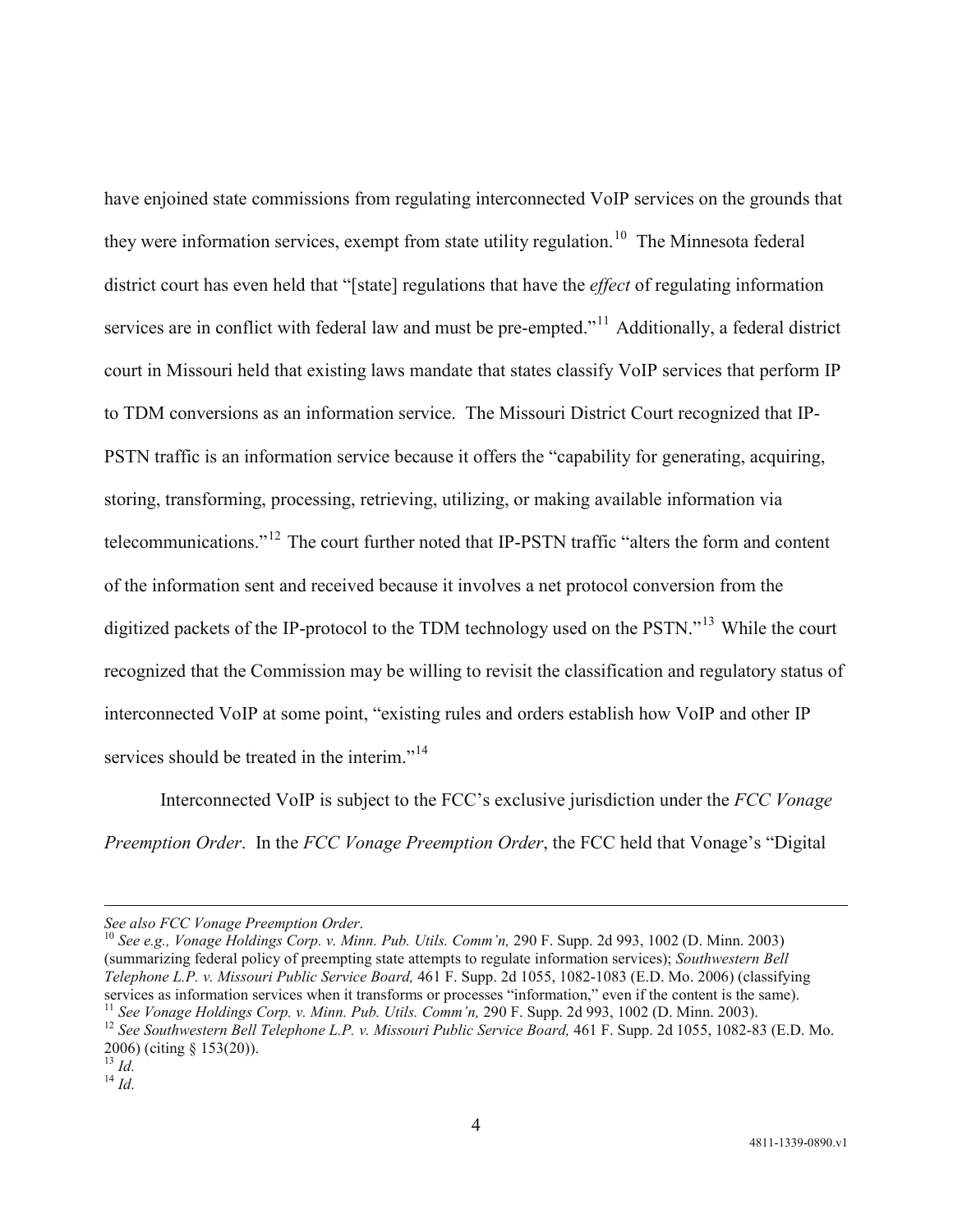Voice" service is subject to FCC exclusive jurisdiction and preempted the Minnesota PUC from imposing traditional telecommunications regulations on that service. The same principles that applied in the *FCC Vonage Preemption Order* apply here. The FCC concluded that Vonage's service is "jurisdictionally mixed" meaning that it includes both interstate and intrastate services.<sup>[15](#page-4-0)</sup> The FCC held that there were no "practical means" to separate the interstate and intrastate components of Vonage's service to "enable[e] dual federal and state regulations to exist."<sup>16</sup> In other words, the state regulations at issue were not compatible with the FCC's generally deregulatory framework for Internet-based services.

## **B. There is no Legislative Basis or Policy Justification to Regulate VoIP**

As discussed in the initial comments of AT&T Ohio, Verizon, the Ohio Telecommunications Association ("OTA"), and the Cincinnati Bell Telephone Company, imposing COLR requirements and BLES withdrawal/abandonment obligations on VoIP providers is inconsistent with Amended Substitute House Bill 64 of the 131<sup>st</sup> Ohio General Assembly ("H.B. 64"). Specifically, extending the COLR requirements to VoIP providers in Draft Rule 4901:1-6-02(C) and (D), and subjecting BLES withdrawal/abandonment obligations to VoIP providers in Draft Rule 4901:1- 6-21(F) exceed the statutory authority of H.B. 64. The Draft Rules should be revised to eliminate such regulatory overreach – not only because such provisions exceed H.B. 64's statutory authority, but because the provisions would harm competition and investment in Ohio.

VoIP is growing, but burdensome regulatory requirements will harm continued development and innovation. According to a report released in October 2014 by the FCC, at the

<span id="page-4-0"></span><sup>15</sup> *See FCC Vonage Preemption Order* at 22414, ¶ 18 & n. 63. <sup>16</sup> *Id.* ¶ 23.

<span id="page-4-1"></span>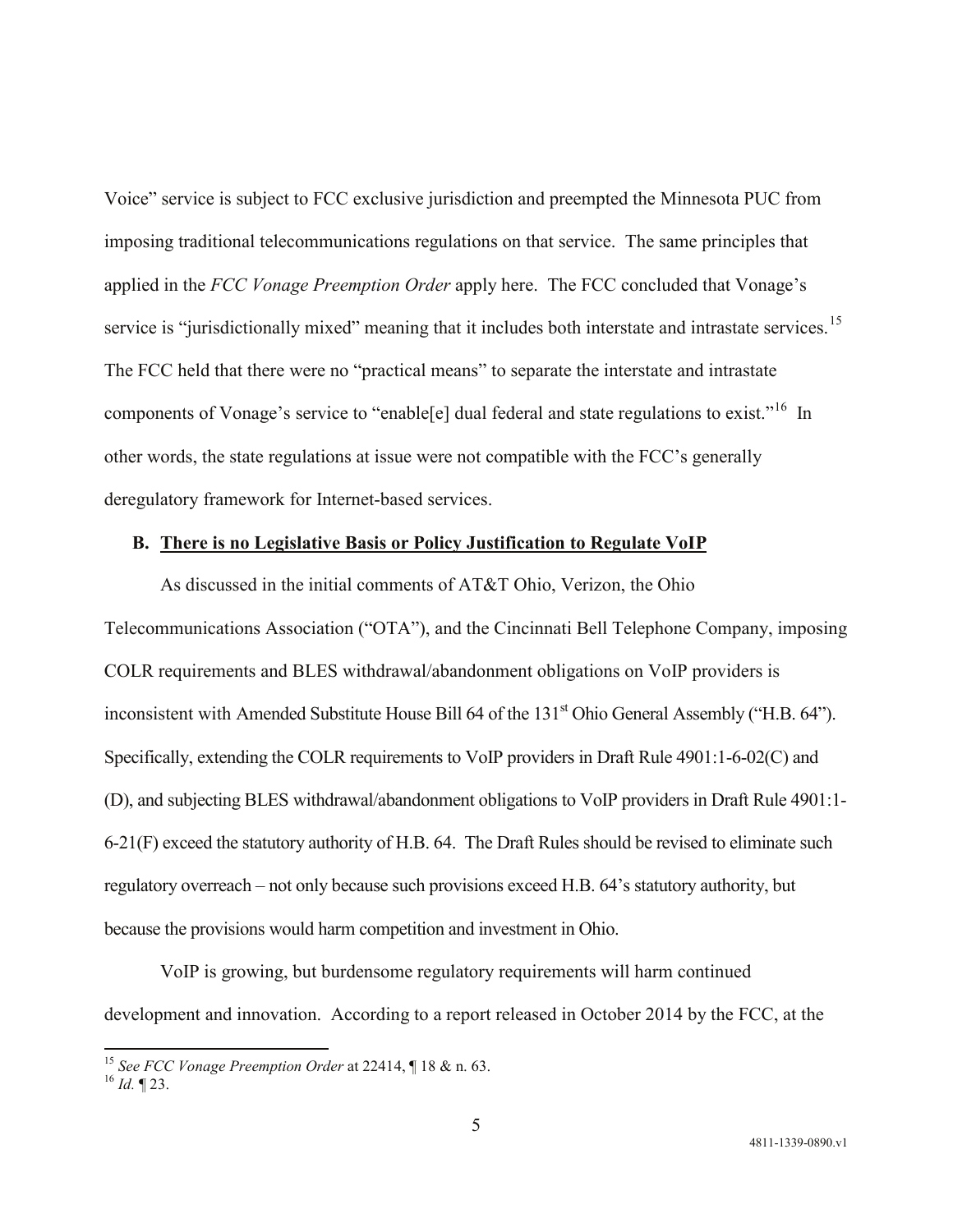end of 2013, there were more than 1,198,000 interconnected VoIP subscriber lines in Ohio, receiving service from 134 VoIP providers. Nationally, there were about 48 million VoIP subscriber lines in services, an increase of about 13 percent from the prior year. In contrast, during the same period, wireline retail lines decreased by 11 percent from 96 million to 85 million  $lines$ <sup>[17](#page-5-0)</sup>

The growth of VoIP has created viable competition in the communications industry, to the benefit of consumers that are saving hundreds of millions of dollars each year by switching to VoIP and other IP-enabled services. VoIP also provides consumers flexibility and features not possible in yesterday's telephone network. These include the ability to use an IP-enabled phone through any broadband connection anywhere in the world; allowing voice mail to be sent to email or converted to text; allowing multiple devices to ring at the same time, and bringing video conference calling to the masses. At the same time, quality and reliability have improved to equal if not surpass that of the legacy phone network.

For businesses, particularly small and medium sized businesses that are at times ignored by larger carriers, VoIP is lowering costs, allowing increased control over communications, increasing productivity, increasing mobility, enabling collaboration, and giving companies a competitive advantage. VoIP promotes telework; allowing people to work seamlessly from home as if they were in the office; creating more time with family and greater employment opportunities for parents of small children, adult caregivers and the disabled.

<span id="page-5-0"></span><sup>&</sup>lt;sup>17</sup> Local Telephone Competition: Status as of December 31, 2014, FCC Industry Analysis and Technology Division, Wireline Competition Bureau, October 2014. Link found at [http://transition.fcc.gov/wcb/iatd/comp.html.](http://transition.fcc.gov/wcb/iatd/comp.html)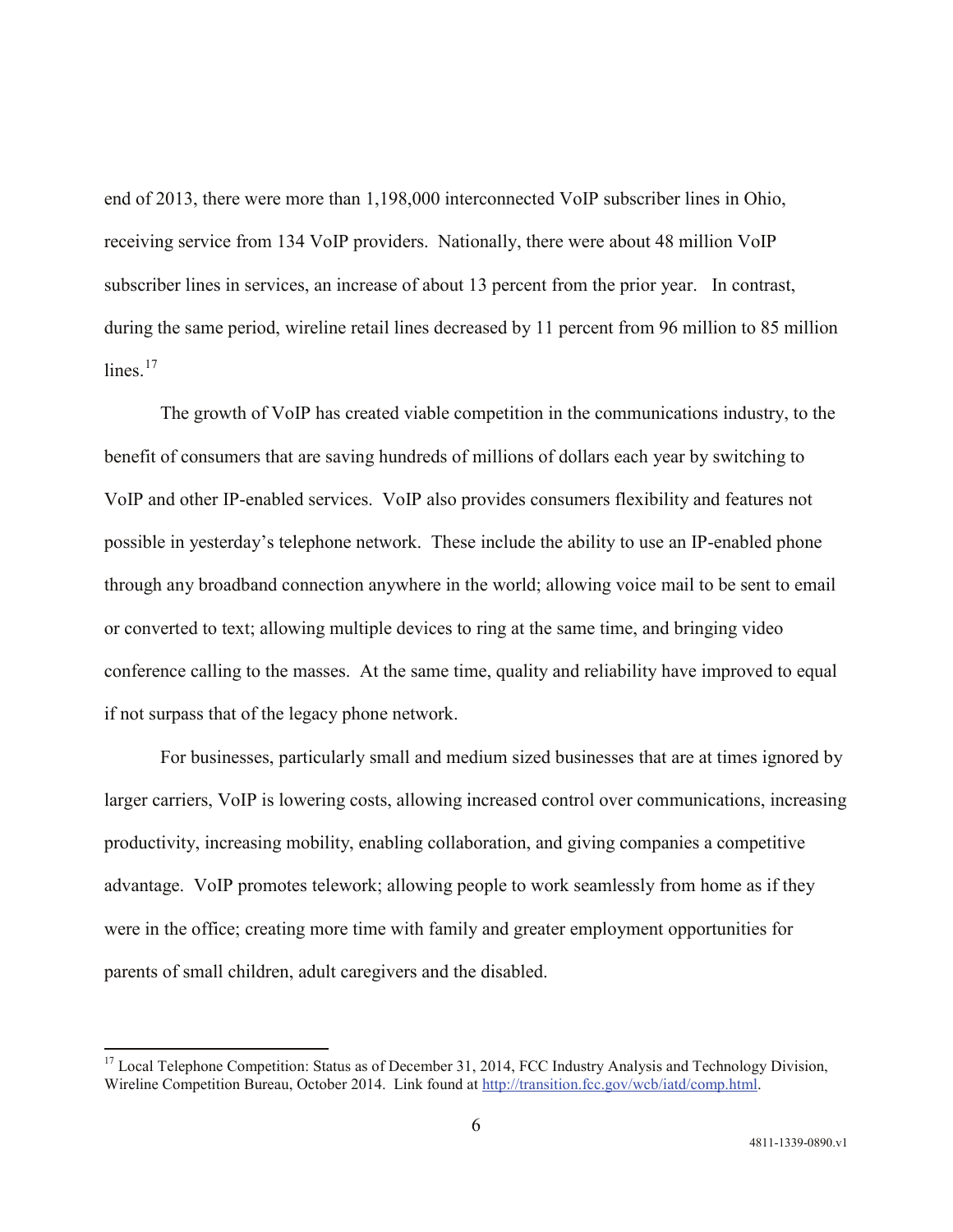VoIP's ability to converge voice, video, and data into one application makes available new accessibility options for the tens of millions of disabled Americans. VoIP gives disabled users a choice as to which mode they want to communicate in. For example, a deaf-blind person could sign his conversation then read the response on text with a Braille display. A hearing-impaired person might use text for the main communication, then video to show their emotional reaction to the conversation.

VoIP is also bridging the gap between rural and urban Americans. VoIP brings good information age jobs to rural communities, and encourages the rapid deployment of broadband to rural areas.

At least 31 states and the District of Columbia have already provided certainty to the investment markets by codifying regulatory "safe harbors" for VoIP or IP-enabled communications.<sup>18</sup> These states have recognized that there is no benefit to imposing legacy telephone regulations on VoIP and that investment will be lost if regulatory ambiguities are allowed to remain in place. The COLR requirements and BLES withdrawal/abandonment obligations contained in the Draft Rules have the potential to materially and adversely impact technological innovation, hinder the growth of open, competitive markets and place unnecessary burdens and costs on companies eager to invest in and deliver innovative products and features.

By promulgating rules that implement H.B. 64 without placing unnecessary regulatory burdens on VoIP providers, the Commission has an opportunity to join these states and help launch

<span id="page-6-0"></span><sup>18</sup> Alabama, Arkansas, California, Colorado, Delaware, District of Columbia, Florida, Georgia, Illinois, Indiana, Kansas, Kentucky, Maine, Massachusetts, Maryland, Michigan, Mississippi, Missouri, Nevada. New Hampshire, New Jersey, North Dakota, Ohio, Pennsylvania, Rhode Island, Tennessee, Texas, Utah, Virginia, West Virginia, Wisconsin and Wyoming.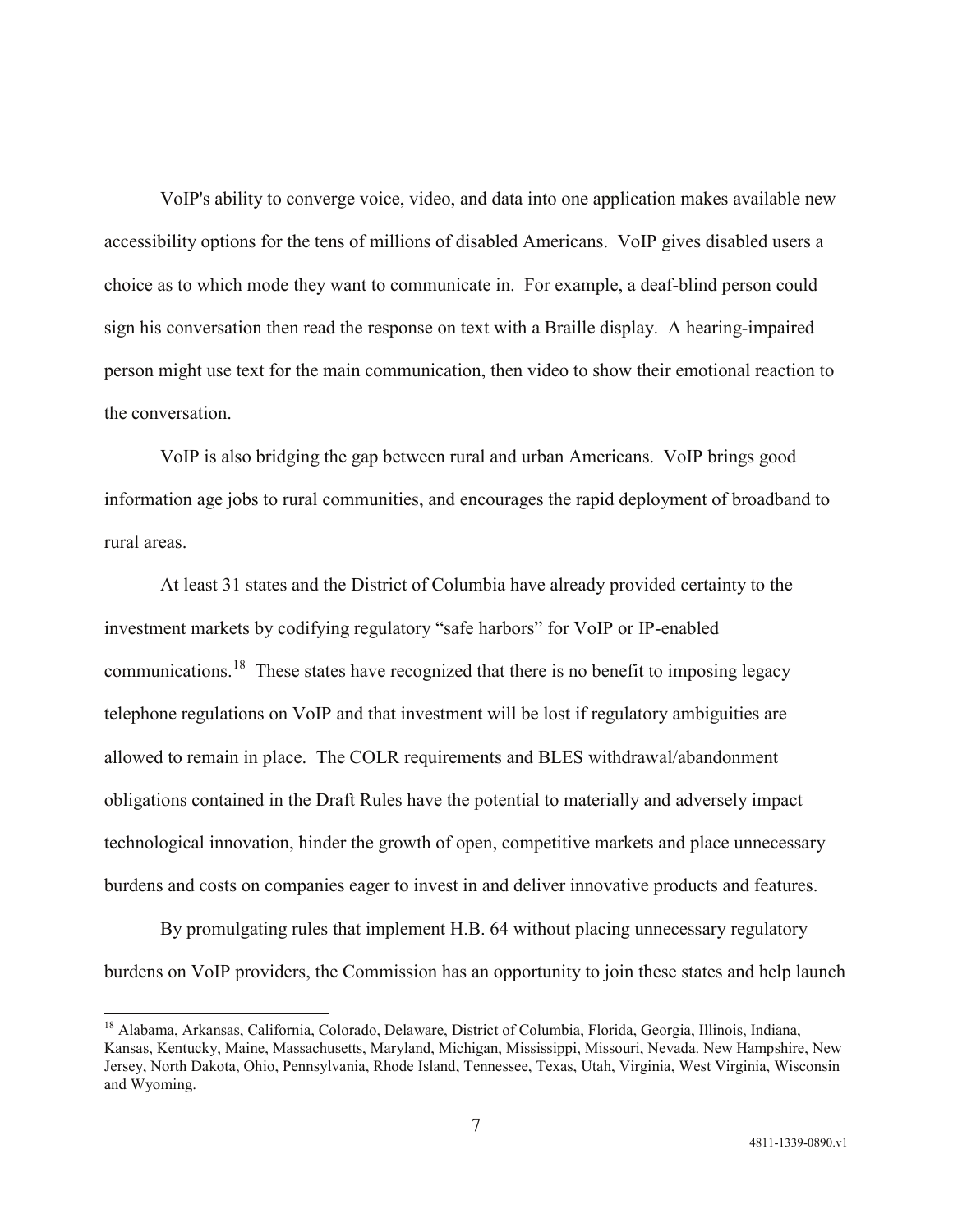a new era of broadband-enabled benefits for consumers and businesses in Ohio by eliminating the threat of conflicting state regulation of non-nomadic VoIP. To ensure that consumers continue to have access to these transformative broadband applications, it is critical that state and local regulation not burden such innovation. A consistent and predictable policy framework nationwide fosters innovation in VoIP and IP-enabled applications and services.

# **CONCLUSION**

For the foregoing reasons, the VON Coalition supports the comments of AT&T Ohio,

Verizon, OTA, and Cincinnati Bell that suggest revisions to the Draft Rules that would eliminate

the imposition of COLR and BLES withdrawal/abandonment obligations on VoIP providers.

Respectfully submitted,

VOICE ON THE NET COALITION

/s/

Glenn S. Richards Executive Director 1200 Seventeenth Street, NW Washington D.C. 20036 (202) 663-8215 glenn.richards@pillsburylaw.com

November 9, 2015